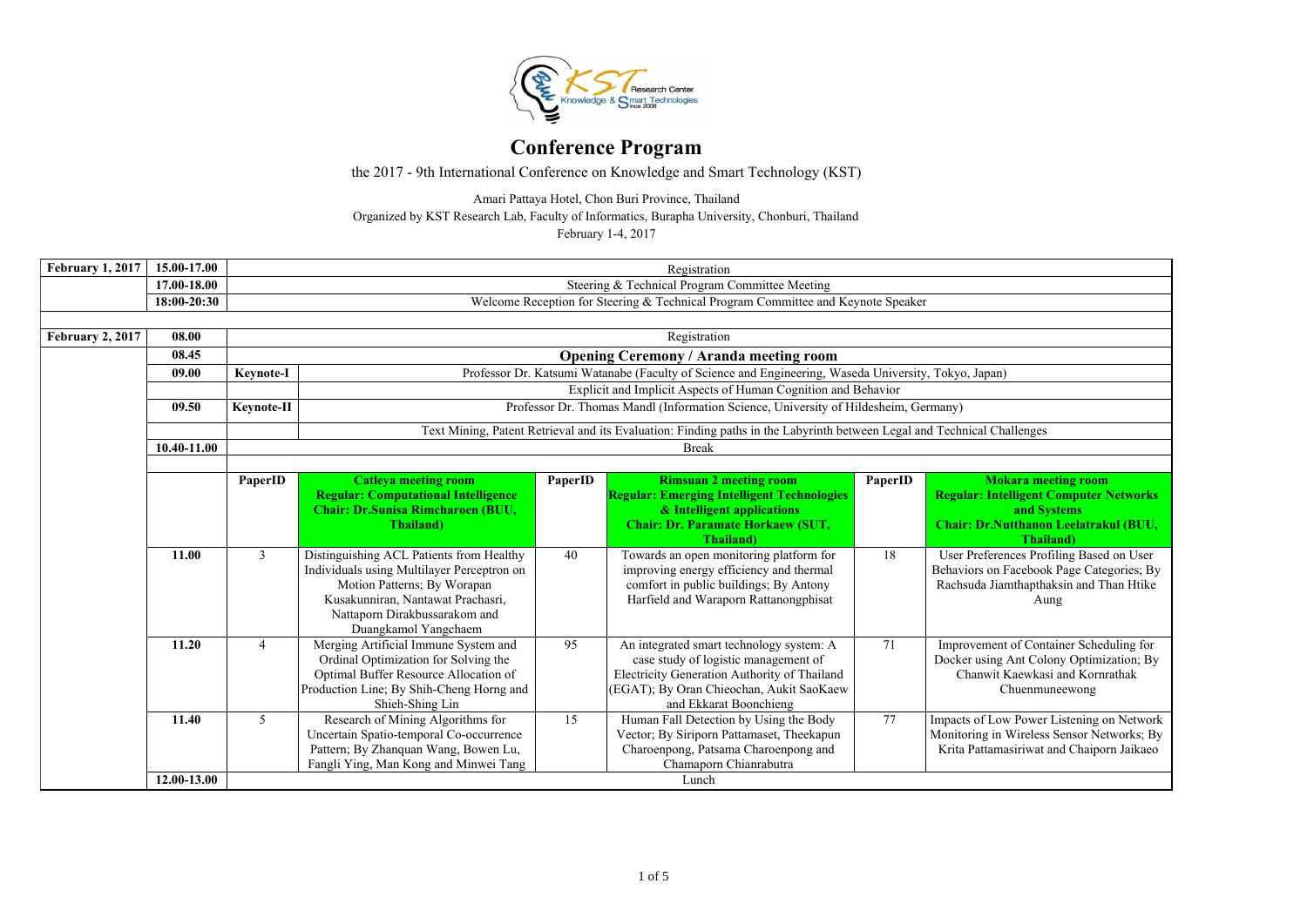|                         |             | PaperID        | <b>Catleya meeting room</b><br><b>Regular: Computational Intelligence</b><br><b>Chair: Dr.Sunisa Rimcharoen (BUU,</b><br><b>Thailand</b> )                                                    | PaperID | <b>Rimsaun 2 meeting room</b><br><b>Regular: Intelligent applications</b><br><b>Chair: Dr. Antony Harfield (NU, Thailand)</b>                                                                                              | PaperID | Human-N<br>and Ap<br><b>Chair: Dr.</b> |
|-------------------------|-------------|----------------|-----------------------------------------------------------------------------------------------------------------------------------------------------------------------------------------------|---------|----------------------------------------------------------------------------------------------------------------------------------------------------------------------------------------------------------------------------|---------|----------------------------------------|
|                         |             |                |                                                                                                                                                                                               |         |                                                                                                                                                                                                                            |         |                                        |
| <b>February 2, 2017</b> | 13.00       | 6              | <b>Integrating Labeled Latent Dirichlet</b><br>Allocation into Sentiment Analysis of<br>Movie and General Domains; By Ryan<br>Coughlin, Jean-Charles Coetsier and<br>Rachsuda Jiamthapthaksin | 21      | An Intelligent System Architecture for Meal<br>Assistant Robotic Arm; By Adna Sento,<br>Pannawit Srisuk and Yuttana Kitjaidure                                                                                             |         |                                        |
|                         | 13.20       | $\overline{7}$ | Adaptive Artificial Bee Colony Algorithm<br>for solving the Capacitated Vehicle Routing<br>Problem; By Sununta Mingprasert and<br>Ruedee Masuchan                                             | 27      | Low Cost Weather Station for Climate-Smart<br>Agriculture; By Sonam Tenzin, Satetha<br>Siyang, Theerapat Pobkrut and Teerakiat<br>Kerdcharoen                                                                              |         |                                        |
|                         | 13.40       | 8              | Polysemy Detection in Distributed<br>Representation of Word Sense; By Kana<br>Oomoto, Haruka Oikawa, Eiko Yamamoto,<br>Mitsuo Yoshida, Masayuki Okabe and Kyoji<br>Umemura                    | 28      | Volatile Urine Biomarkers Detection in Type<br>2 Diabetes towards Use as Smart Healthcare<br>Application; By Phuntsho Choden, Thara<br>Seesaard, Tanthip Eamsa-Ard, Chutintorn<br>Sriphrapradang and Teerakiat Kerdcharoen |         |                                        |
|                         | 14.00       | 17             | 3D Body Shape Clustering based on PSO by<br>multi-fitness function; By Pornthep Sarakon,<br>Supiya Charoensiriwath, Bunyarit<br>Uyyanonvara and Hirohiko Kaneko                               | 29      | <b>Electronic Nose Based Wireless Sensor</b><br>Network for Soil Monitoring in Precision<br>Farming System; By Ugyen Dorji, Theerapat<br>Pobkrut and Teerakiat Kerdcharoen                                                 |         |                                        |
|                         | 14.20       | 19             | Vehicle Detection on a Pint-Sized<br>Computer; By Thanida Tangkocharoen and<br>Ananta Srisuphab                                                                                               | 42      | Vietnamese-Thai Machine Translation using<br>Rule-based Model; By Tung Nguyen Ba Son<br>and Pusadee Seresangtakul                                                                                                          |         |                                        |
|                         | 14.40-15.10 |                |                                                                                                                                                                                               |         | <b>Break</b>                                                                                                                                                                                                               |         |                                        |

| PaperID | <b>Mokara meeting room</b><br><b>Human-Machine Interaction Workshop</b><br>and Applications by ECTI Thailand<br><b>Association</b><br>Chair: Dr.Montri Phothisonothai (KMITL,<br>Thailand) |
|---------|--------------------------------------------------------------------------------------------------------------------------------------------------------------------------------------------|
|         |                                                                                                                                                                                            |
|         |                                                                                                                                                                                            |
|         |                                                                                                                                                                                            |
|         |                                                                                                                                                                                            |
| PaperID | <b>Mokara meeting room</b>                                                                                                                                                                 |
|         | <b>Human-Machine Interaction Workshop</b><br>and Applications by ECTI Thailand<br><b>Association</b><br>Chair: Dr.Montri Phothisonothai (KMITL,<br>Thailand)                               |
|         |                                                                                                                                                                                            |
|         |                                                                                                                                                                                            |
|         |                                                                                                                                                                                            |
|         |                                                                                                                                                                                            |

|                         |             | PaperID | <b>Catleya meeting room</b><br><b>Regular: Computational Intelligence</b><br><b>Chair: Dr.Nuthanon Leelatrakul (BUU,</b><br>Thailand)                       | PaperID | <b>Rimsaun 2 meeting room</b><br><b>Regular: Intelligent applications</b><br><b>Chair: Dr.Chalermpan Fongsamut (BUU,</b><br><b>Thailand</b> )          | PaperID | <b>Human-N</b><br>and Ap<br><b>Chair: Dr.</b> I |
|-------------------------|-------------|---------|-------------------------------------------------------------------------------------------------------------------------------------------------------------|---------|--------------------------------------------------------------------------------------------------------------------------------------------------------|---------|-------------------------------------------------|
| <b>February 2, 2017</b> | 15.10       | 20      | Thai Local Product Recommendation Using<br>Ontological Content based Filtering; By<br>Natedao Thotharat                                                     | 43      | Fault Detection for Circulating Water Pump<br>Using Time Series Forecasting and Outlier<br>Detection; By Manassakan Sanayha and<br>Peerapon Vateekul   |         |                                                 |
|                         | 15.30       | 24      | Study of Discretization Methods in<br>Classification; By Kittichai Lavangnananda<br>and Supharoek Chattanachot                                              | 45      | A Gated Recurrent Unit Neural Network for<br>Chinese Word Segmentation; By Xuelian Li,<br>Hong Duan and Mu Xu                                          |         |                                                 |
|                         | 15.50       | 25      | Majority Voting based on Q-Gaussian<br><b>Activation Function Circular Extreme</b><br>Learning Machine; By Sarutte<br>Atsawaraungsuk                        | 53      | Time-Frequency Ratio Hashing for Content-<br>Based Audio Retrieval; By Petcharat<br>Panyapanuwat, Suwatchai Kamonsantiroj and<br>Luepol Pipanmaekaporn |         |                                                 |
|                         | 16.10       | 26      | Inverse Kinematics Solution using Neural<br><b>Networks from Forward Kinematics</b><br>Equations; By Pannawit Srisuk, Adna Sento<br>and Yutthana Kitjaidure | 64      | Isarn Dharma Alphabets Lexicon For Natural<br>Language Processing; By Nongnud Phaiboon<br>and Pusadee Seresangtakul                                    |         |                                                 |
|                         | 16.00-17.00 |         |                                                                                                                                                             |         | <b>Steering Committee Meeting / Mokara meeting room</b>                                                                                                |         |                                                 |
|                         | 17.00-18.00 |         |                                                                                                                                                             |         | The 3rd Meeting of International Consortium in Informatics (ICI Meeting) / Mokara meeting room                                                         |         |                                                 |
|                         | 18.00-20:30 |         |                                                                                                                                                             |         | Welcome Party / Dinner at Aranda meeting room<br>2 of 5                                                                                                |         |                                                 |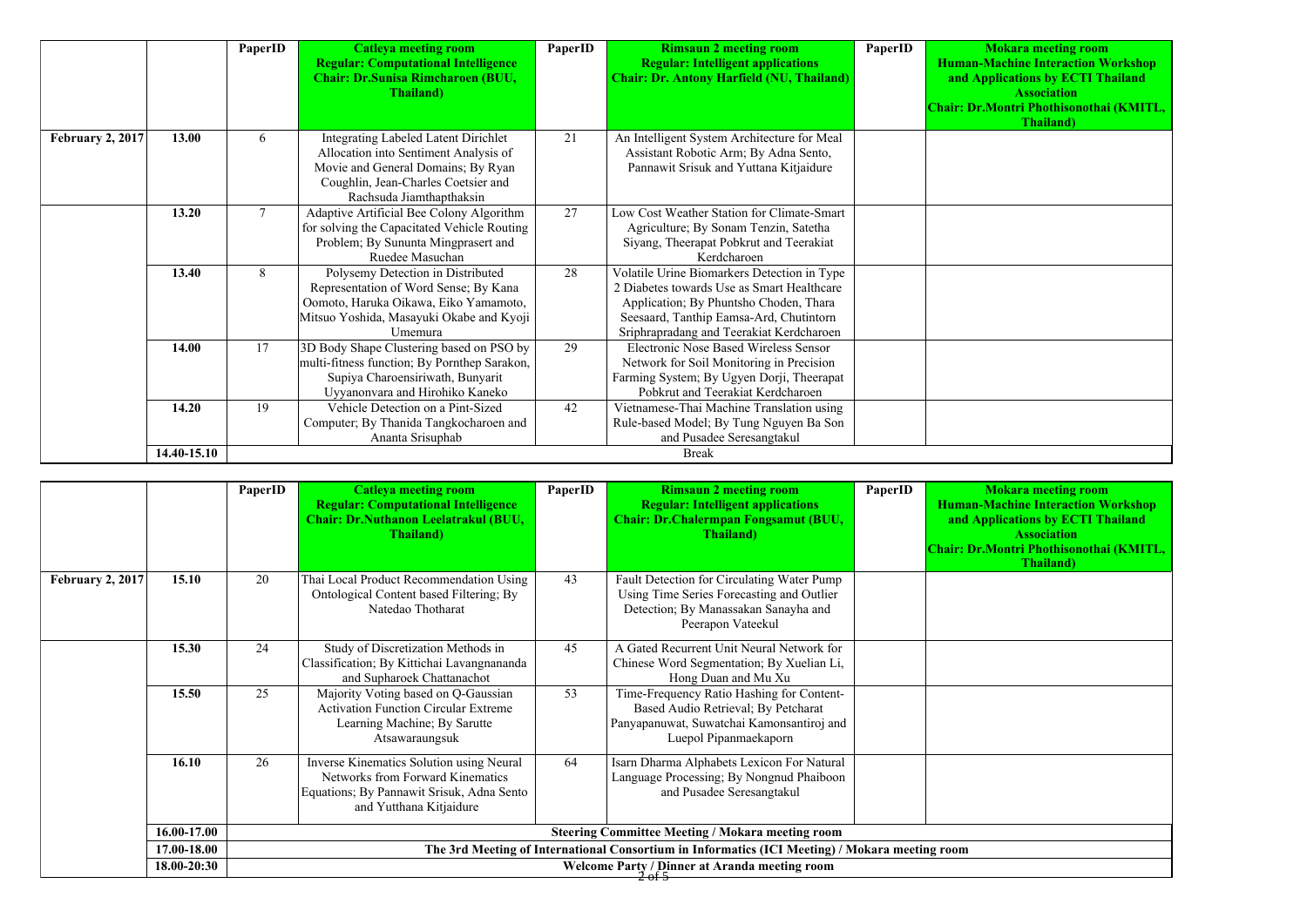**PaperID Mokara meeting room Samua Conservison Session on Cognitive Science and Human Perception Chair: Prof. Katsumi Watanabe (Waseda University / the University of Tokyo, Jand Prof. Roberto Caldara** 

**(Existle)** ity of Fribourg, Switzerland) Attention is Captured by Task-If aces, but Not by Pareidolia Faces; ori Ariga and Katsuhiko Arihara

1995 is of cue reliability and explicit on on visual attention; By Kanji aka and Katsumi Watanabe

bias for female faces; By Nayla ncesca Bertoli and Roberto Caldara

ency Based Coherence Analysis of reen Flickering Visual Stimuli for trolled Applications; By Suchada rapong, Panisa Dechwechprasit, wit Senavongse, and Montri Phothisonothai

| <b>February 3, 2017</b> | 08.00           | Registration |                                                                                                                                                 |           |                                                                                                                                                                                                                                                                             |         |                                                                                |  |  |
|-------------------------|-----------------|--------------|-------------------------------------------------------------------------------------------------------------------------------------------------|-----------|-----------------------------------------------------------------------------------------------------------------------------------------------------------------------------------------------------------------------------------------------------------------------------|---------|--------------------------------------------------------------------------------|--|--|
|                         |                 | PaperID      | <b>Catleya meeting room</b><br><b>Regular: Computational Intelligence</b><br>Chair: Dr.Sartra Wongthanavasu (KKU,<br><b>Thailand</b> )          | PaperID   | <b>Rimsaun 2 meeting room</b><br><b>Joint Workshop on the 3rd Patent Mining</b><br>and its Applications & Digital Science-<br><b>based Issue Resolution</b><br><b>Chair: Prof. Thomas Mandl, (Information</b><br><b>Science University of Hildesheim,</b><br><b>Germany</b> | PaperID | <b>Special Se</b><br><b>Chair: Pro</b><br>Universi<br>Japan)<br><b>Univers</b> |  |  |
|                         | 09.00           | 37           | Mining weighted-frequent-regular itemsets<br>from transactional database; By Kittipa<br>Klangwisan and Komate Amphawan                          | IPAMIN-01 | Building Issue-Data Maps to Support the<br>Resolution of Socio-National Issues; By Mi-<br>Nyeong Hwang, Seungwoo Lee and<br>Heeyoung Oh                                                                                                                                     | 55      | Visual /<br>Irrelevant Fa<br>By Atsun                                          |  |  |
|                         | 09.20           | 39           | Applying One-Versus-One SVMs to<br>Classify Multi-Label Data with Large<br>Labels Using Spark; By Suthipong<br>Daengduang and Peerapon Vateekul |           | IPAMIN-02 Study on Extracting Implicit Patterns of Patent<br>Data based on Timeline; By Athita Onuean,<br>Jangwon Gim, Yunji Jang and Hanmin Jung                                                                                                                           | 97      | Impacts<br>instructio<br>Tana                                                  |  |  |
|                         | 09.40           | 41           | Sentiment Analysis For Short Chinese Text<br>Based On Character-level Methods; By<br>Yanxin An, Xinhuai Tang and Bin Xie                        | IPAMIN-03 | An Improved Author-Topic over Time Model;<br>By Guochao Sun, Shuo Xu, Xiaodong Qiao<br>and Hongqi Han                                                                                                                                                                       | 98      | A left eye<br>Sokhn, Fran                                                      |  |  |
|                         | 10.00           | 44           | Multiple ARIMA Subsequences Aggregate<br>Time Series Model to Forecast Cash in<br>ATM; By Paisit Khanarsa and Krung<br>Sinapiromsaran           | IPAMIN-04 | The Clustering Analysis Method of<br>Technology Competitor Based on Patent Text<br>Terms; By Yongsheng Yu, Hongqi Han,<br>Changqing Yao and Zhong Li                                                                                                                        | 99      | Time-Freque<br>Red and Gr<br>EEG-Cont<br>Tantisatir<br>Wong                    |  |  |
|                         | $10.20 - 10.50$ |              |                                                                                                                                                 |           | <b>Break</b>                                                                                                                                                                                                                                                                |         |                                                                                |  |  |

**PaperID Mokara meeting room <u>Ssion on Cognitive Science and</u> Example 1 Secondal Session on Industriang, Computer Vision, Perception, Knowledge-based <u>Stem and its Applications</u> Chair: Prof. Katsumi Watanabe (Waseda University / the University of Tokyo, Japan), Prof. Roberto Caldara (University of Fribourg, Switzerland) and Dr.Montri Phothai, (KMITL, Thailand)** s between personality traits and

social pain and physical pain; By Aurata and Katsumi Watanabe

Text Imprint Analysis from Pill **Siroratt Suntronsuk and Sukanya** Ratanotayanon

sture Estimation from 2D Image by Hand Landmark Identification; gorn Puttapirat and Theekapun Charoenpong

|                  |             | PaperID | <b>Catleya meeting room</b><br><b>Regular: Computational Intelligence</b><br>Chair: Dr.Sartra Wongthanavasu (KKU,<br><b>Thailand</b> )                       | PaperID          | <b>Rimsaun 2 meeting room</b><br><b>Joint Workshop on the 3rd Patent Mining</b><br>and its Applications & Digital Science-<br><b>based Issue Resolution</b><br><b>Chair: Prof. Thomas Mandl, (Information</b><br><b>Science University of Hildesheim,</b><br><b>Germany</b> ) | PaperID | <b>Special Se</b><br><b>Human P</b><br><b>Image P</b><br>Human 1<br><b>Sys</b><br><b>Chair: Pro</b><br><b>Univers</b><br>Japan), Pro<br>of Fribour<br><b>Phothis</b> |
|------------------|-------------|---------|--------------------------------------------------------------------------------------------------------------------------------------------------------------|------------------|-------------------------------------------------------------------------------------------------------------------------------------------------------------------------------------------------------------------------------------------------------------------------------|---------|----------------------------------------------------------------------------------------------------------------------------------------------------------------------|
| February 3, 2017 | 10.50       | 49      | 3DDIR: The Distance Interior Ratio of<br>Volumetric Models for Object Recognition;<br>By Chinnawat Wongwises, Natsuda<br>Kaothanthong and Wasit Limprasert   | <b>IPAMIN-05</b> | Experimental Study of Time Series-based<br>Dataset Selection for Effective Text<br>Classification; By Yeonghun Chae, Do-Heon<br>Jeong and Taehong Kim                                                                                                                         | 100     | Relations<br>empathy for<br>Aiko M                                                                                                                                   |
|                  | 11.10       | 51      | A Character-level Convolutional Neural<br>Network with Dynamic Input Length for<br>Thai Text Categorization; By Thanabhat<br>Koomsubha and Peerapon Vateekul | IPAMIN-06        | SVM-based Web Content Mining with Leaf<br>Classification Unit from DOM-tree; By<br>Yeongsu Kim and Seungwoo Lee                                                                                                                                                               | 23      | Automatic<br>Images; By                                                                                                                                              |
|                  | 11.30       | 70      | Thai Finger-Spelling Sign Language<br>Recognition Using Global and Local<br>Features with SVM; By Thongpan Pariwat<br>and Pusadee Seresangtakul              | IPAMIN-07        | Ambiguity in Patent Vocabulary; By Jens<br>Bertram and Thomas Mandl                                                                                                                                                                                                           | 33      | <b>Hand Pos</b><br>Sequence b<br>By Parg                                                                                                                             |
|                  | 11.50-13.00 |         |                                                                                                                                                              |                  | Lunch                                                                                                                                                                                                                                                                         |         |                                                                                                                                                                      |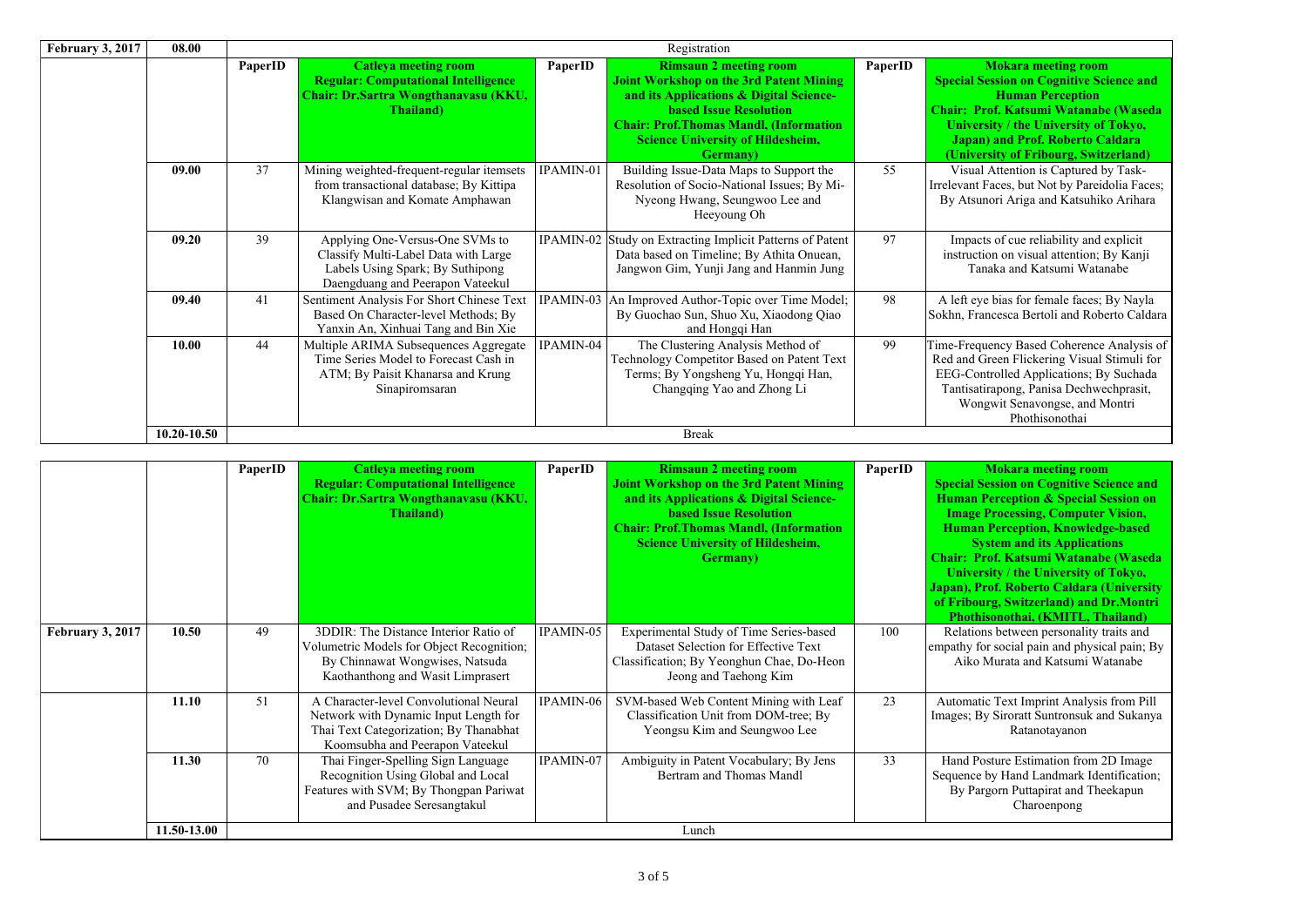|                  |             | PaperID | <b>Catleya meeting room</b><br><b>Regular: Computational Intelligence</b><br><b>Chair: Dr.Komate Amphawan (BUU,</b><br><b>Thailand</b> )                                                                                                                                 | PaperID | <b>Rimsaun 2 meeting room</b><br><b>Regular: Intelligent applications</b><br><b>Chair: Dr. Paramate Horkaew (SUT,</b><br><b>Thailand</b> )                                                                             | PaperID | <b>Mokara meeting room</b><br><b>Special Session on Cognitive Science and</b><br><b>Human Perception &amp; Special Session on Image</b><br><b>Processing, Computer Vision, Human</b><br>Perception, Knowledge-based System and its<br><b>Applications</b><br>Chair: Prof. Katsumi Watanabe (Waseda<br>University / the University of Tokyo, Japan),<br><b>Prof. Roberto Caldara (University of Fribourg,</b><br><b>Switzerland) and Dr. Montri Phothisonothai,</b><br>(KMITL, Thailand) |
|------------------|-------------|---------|--------------------------------------------------------------------------------------------------------------------------------------------------------------------------------------------------------------------------------------------------------------------------|---------|------------------------------------------------------------------------------------------------------------------------------------------------------------------------------------------------------------------------|---------|-----------------------------------------------------------------------------------------------------------------------------------------------------------------------------------------------------------------------------------------------------------------------------------------------------------------------------------------------------------------------------------------------------------------------------------------------------------------------------------------|
| February 3, 2017 | 13.00       | 47      | Mining High-Utility Itemsets with Irregular<br>Occurrence; By Supachai Laoviboon and<br>Komate Amphawan                                                                                                                                                                  | 68      | Reducing Waiting Time in Automatic<br>Captioned Relay Service using Short Pause in<br>Voice Activity Detection; By Kiettiphong<br>Manovisut, Nattanun Thatphithakkul and<br>Pokpong Songmuang                          | 36      | DCSeg: Decoupled CNN for Classification<br>and Semantic Segmentation; By Robail<br>Yasrab, Naijie Gu, Xiaoci Zhang and Asad<br>Khan                                                                                                                                                                                                                                                                                                                                                     |
|                  | 13.20       | 54      | Rule Extraction from Electroencephalogram<br>Signals Using Support Vector Machine; By<br>Anuchin Chatchinarat, Kok Wai Wong and<br>Chun Che Fung                                                                                                                         | 69      | Automated segmentation of media-adventitia<br>and lumen from intravascular ultrasound<br>images using non-parametric thresholding; By<br>Anusorn Wong-Od, Annupan Rodtook,<br>Suwanna Rasmequan and Krisana Chinnasarn | 46      | A Search for Geometric-Shape Objects in a<br>Vector Image: Scalable Vector Graphics<br>(SVG) File Format; By Chanon Seel-audom,<br>Wassana Naiyapo and Varin Chouvatut                                                                                                                                                                                                                                                                                                                  |
|                  | 13.40       | 59      | Multiclass Support Vector Machine for<br><b>Classification Spatial Data form Satellite</b><br>Image; By Kanita Tangthaikwan and<br>Narongdech Keeratipranon                                                                                                              | 75      | Improving Thai-English Word Alignment for<br>Interrogative Sentences in SMT by<br>Grammatical Knowledge; By Kanyalag<br>Phodong and Rachada Kongkachandra                                                              | 50      | CodeMage: Educational Programming<br>Environment For Beginners; By S.J. Whittall,<br>W.A.C. Prashandi, G.L.S. Himasha, D.I. De<br>Silva and T. K. Suriyawansa                                                                                                                                                                                                                                                                                                                           |
|                  | 14.00       | 79      | Dog Cough Sound Classification Using<br>Artificial Neural Network and the Selected<br><b>Relevant Features from Discrete Wavelet</b><br>Transform; By Panchana Kakabutr,<br>Kullanan Sae Chen, Viewpaka<br>Wangvisavawit, Praisan Padungweang and<br>Olarn Rojanapornpun | 83      | iShop – Shopping application for visually<br>challenged; By Dilshan De Silva, M.R.<br>Aaquibah Nashry, Saraniya Varathalingam,<br>Rubika Murugathas and T. K. Suriyawansa                                              | 58      | Fine Tuning for Green Screen Matting; By<br>Thanathorn Phoka, Warayu Jariyawattanarat<br>and Attawith Sudsang                                                                                                                                                                                                                                                                                                                                                                           |
|                  | 14.20       | 80      | University Ranking Prediction System by<br>Analyzing Influential Global Performance<br>Indicators; By Anika Tabassum,<br>Mahamudul Hasan, Shibbir Ahmed,<br>Rahnuma Tasmin, Deen Md. Abdullah and<br>Tasnim Musharrat                                                    | 88      | <b>Automatic Discovering Success Factor</b><br>Relationship Entities in Articles using Named<br>Entity Recognition; By Supattra Niboonkit,<br>Worarat Krathu and Praisan Padungweang                                   | 73      | <b>Computational Analysis of Blood Parameters</b><br>Separate by Centrifuge Technique; By Anon<br>Wangboon, Pattarapong Phasukkit and<br>Mongkol Keawbumrung                                                                                                                                                                                                                                                                                                                            |
|                  | 14.40-15.10 |         |                                                                                                                                                                                                                                                                          |         | <b>Break</b>                                                                                                                                                                                                           |         |                                                                                                                                                                                                                                                                                                                                                                                                                                                                                         |